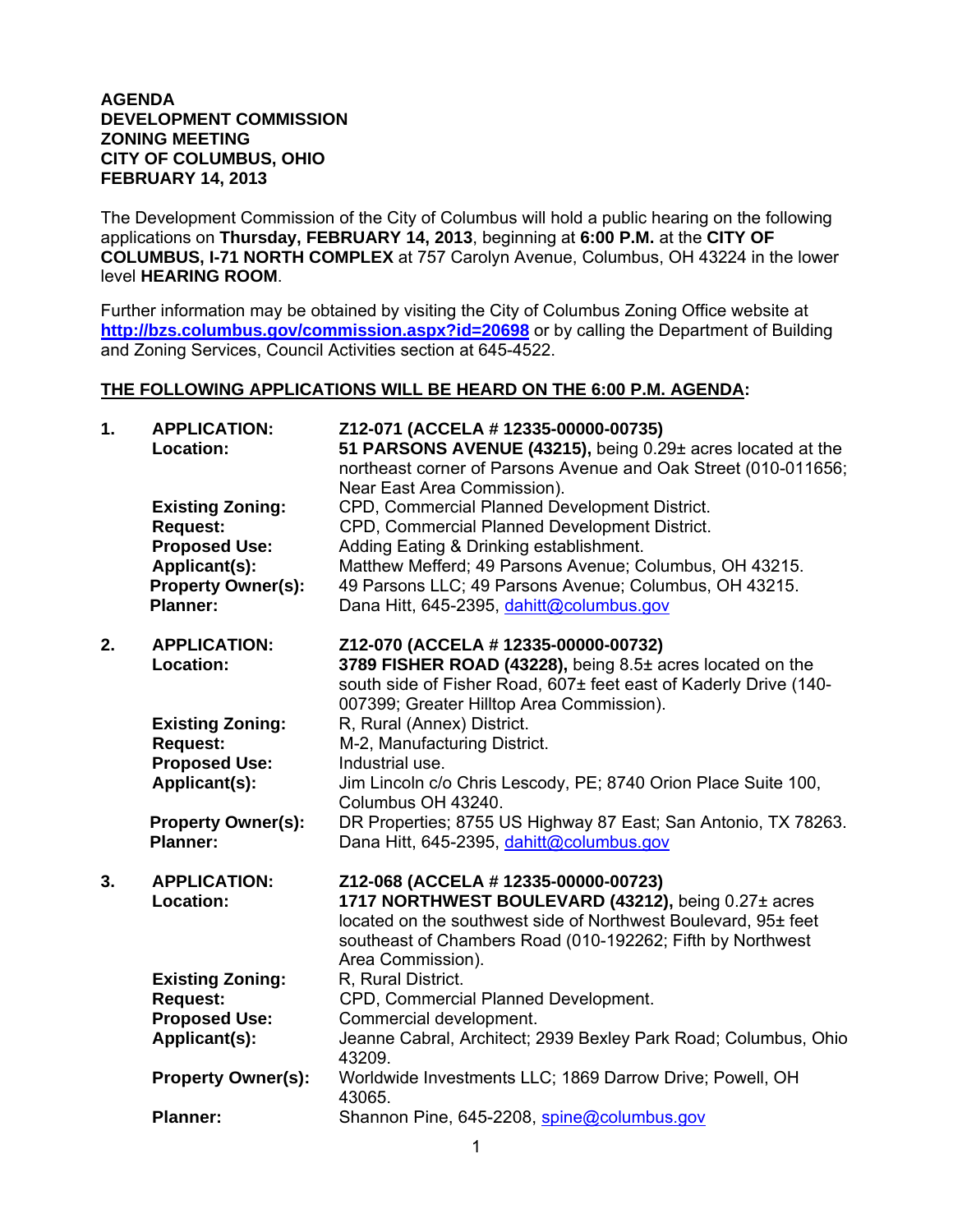| 4. | <b>APPLICATION:</b><br><b>Location:</b><br><b>Existing Zoning:</b><br><b>Request:</b><br><b>Proposed Use:</b><br>Applicant(s):<br><b>Property Owner(s):</b><br><b>Planner:</b> | Z12-069 (ACCELA # 12335-00000-00729)<br>620 GEORGESVILLE ROAD (43228), being 0.72± acres located<br>at the southeast corner of Georgesville Road and Atlanta Drive<br>(010-122507; Greater Hilltop Area Commission).<br>CPD, Commercial Planned Development District.<br>CPD, Commercial Planned Development District.<br>Expand C-4 commercial uses.<br>MAMJ Enterprises, LLC; c/o (Mike) Muhanad Abulaban; P.O. Box<br>3416; Dublin, OH 43016.<br>The Applicant<br>Shannon Pine, 645-2208, spine@columbus.gov |
|----|--------------------------------------------------------------------------------------------------------------------------------------------------------------------------------|-----------------------------------------------------------------------------------------------------------------------------------------------------------------------------------------------------------------------------------------------------------------------------------------------------------------------------------------------------------------------------------------------------------------------------------------------------------------------------------------------------------------|
| 5. | <b>APPLICATION:</b><br>Location:                                                                                                                                               | Z12-067 (ACCELA # 12335-00000-00697)<br>775 GEORGESVILLE ROAD (43228), being 32.0± acres located<br>on the west side of Georgesville Road, 502± feet south of<br>Sullivant Avenue (570-207035; Greater Hilltop Area Commission).                                                                                                                                                                                                                                                                                |
|    | <b>Existing Zoning:</b><br><b>Request:</b><br><b>Proposed Use:</b>                                                                                                             | CPD, Commercial Planned Development District.<br>L-M, Limited Manufacturing District.<br>Self-storage, truck rental, RV storage, truck and equipment<br>maintenance.                                                                                                                                                                                                                                                                                                                                            |
|    | Applicant(s):                                                                                                                                                                  | Amerco Real Estate Company; c/o David B. Pollock; 2727 North<br>Central Avenue, Unit 7H; Phoenix, AZ 85004.                                                                                                                                                                                                                                                                                                                                                                                                     |
|    | <b>Property Owner(s):</b><br><b>Planner:</b>                                                                                                                                   | Meijer Stores LP; 2727 Walker NW; Grand Rapids, MI 49504.<br>Dana Hitt, 645-2395, dahitt@columbus.gov                                                                                                                                                                                                                                                                                                                                                                                                           |
| 6. | <b>APPLICATION:</b><br>Location:                                                                                                                                               | Z12-044 (ACCELA # 12335-00000-00444)<br>753 CHAMBERS ROAD (43212), being 0.6± acres located on the<br>south side of Chambers Road, 170± feet west of Olentangy River<br>Road (130-003304 and 130-000810).                                                                                                                                                                                                                                                                                                       |
|    | <b>Existing Zoning:</b><br><b>Request:</b>                                                                                                                                     | R, Rural District.<br>CPD, Commercial Planned Development District.                                                                                                                                                                                                                                                                                                                                                                                                                                             |
|    | <b>Proposed Use:</b>                                                                                                                                                           | Commercial development.                                                                                                                                                                                                                                                                                                                                                                                                                                                                                         |
|    | Applicant(s):                                                                                                                                                                  | Lennox Town Plaza LLC; c/o Jeffrey L. Brown, Atty.; Smith and<br>Hale LLC; 37 West Broad Street, Suite 725; Columbus, OH 43215.                                                                                                                                                                                                                                                                                                                                                                                 |
|    | <b>Property Owner(s):</b>                                                                                                                                                      | Lennox Town Plaza LLC; 511 North Park Street; Columbus, OH<br>43215; and Michael Sabo; 755 Chambers Road; Columbus, OH<br>43212.                                                                                                                                                                                                                                                                                                                                                                                |
|    | <b>Planner:</b>                                                                                                                                                                | Shannon Pine, 645-2208, spine@columbus.gov.                                                                                                                                                                                                                                                                                                                                                                                                                                                                     |